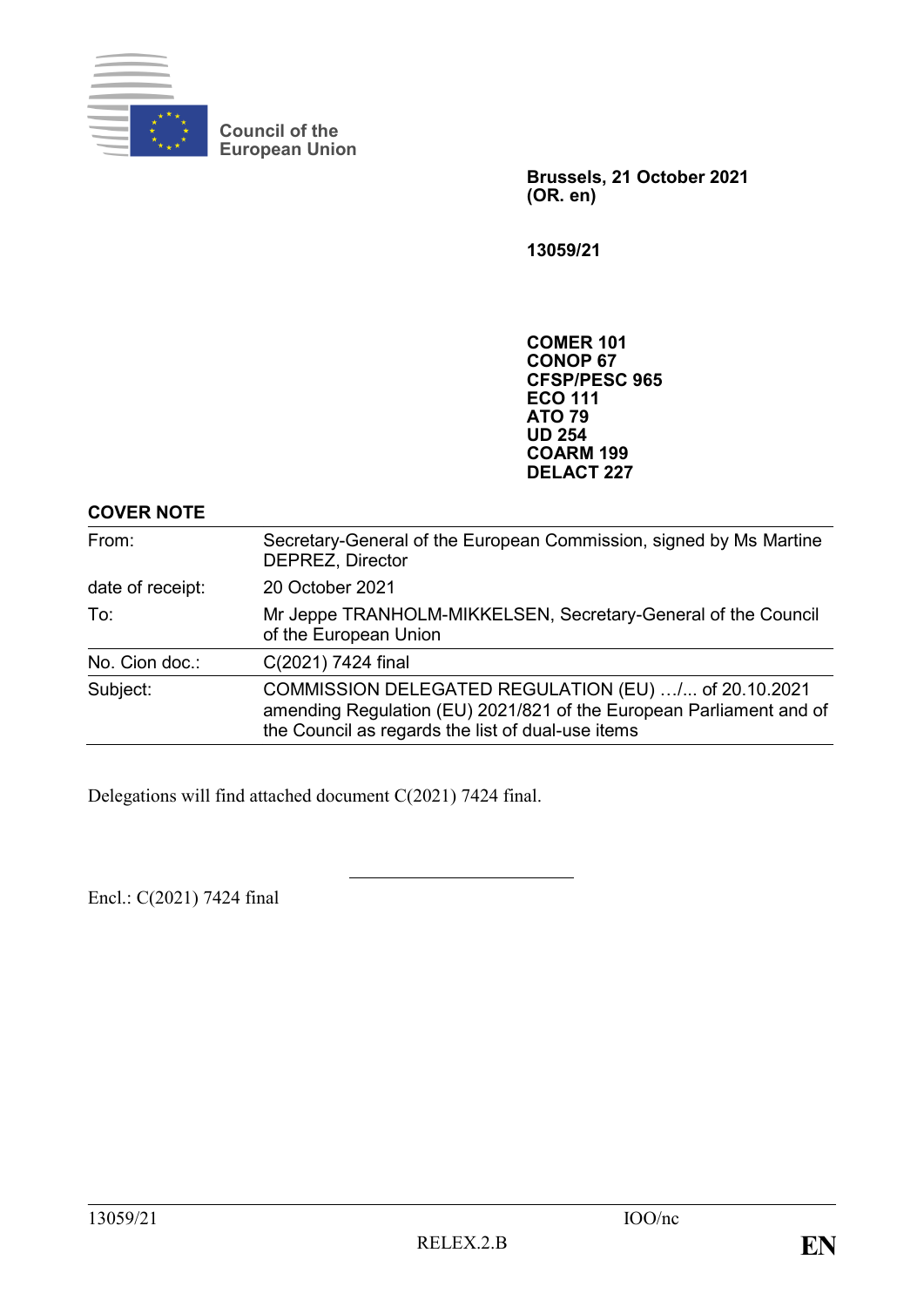

EUROPEAN **COMMISSION** 

> Brussels, 20.10.2021 C(2021) 7424 final

# **COMMISSION DELEGATED REGULATION (EU) …/...**

## **of 20.10.2021**

**amending Regulation (EU) 2021/821 of the European Parliament and of the Council as regards the list of dual-use items**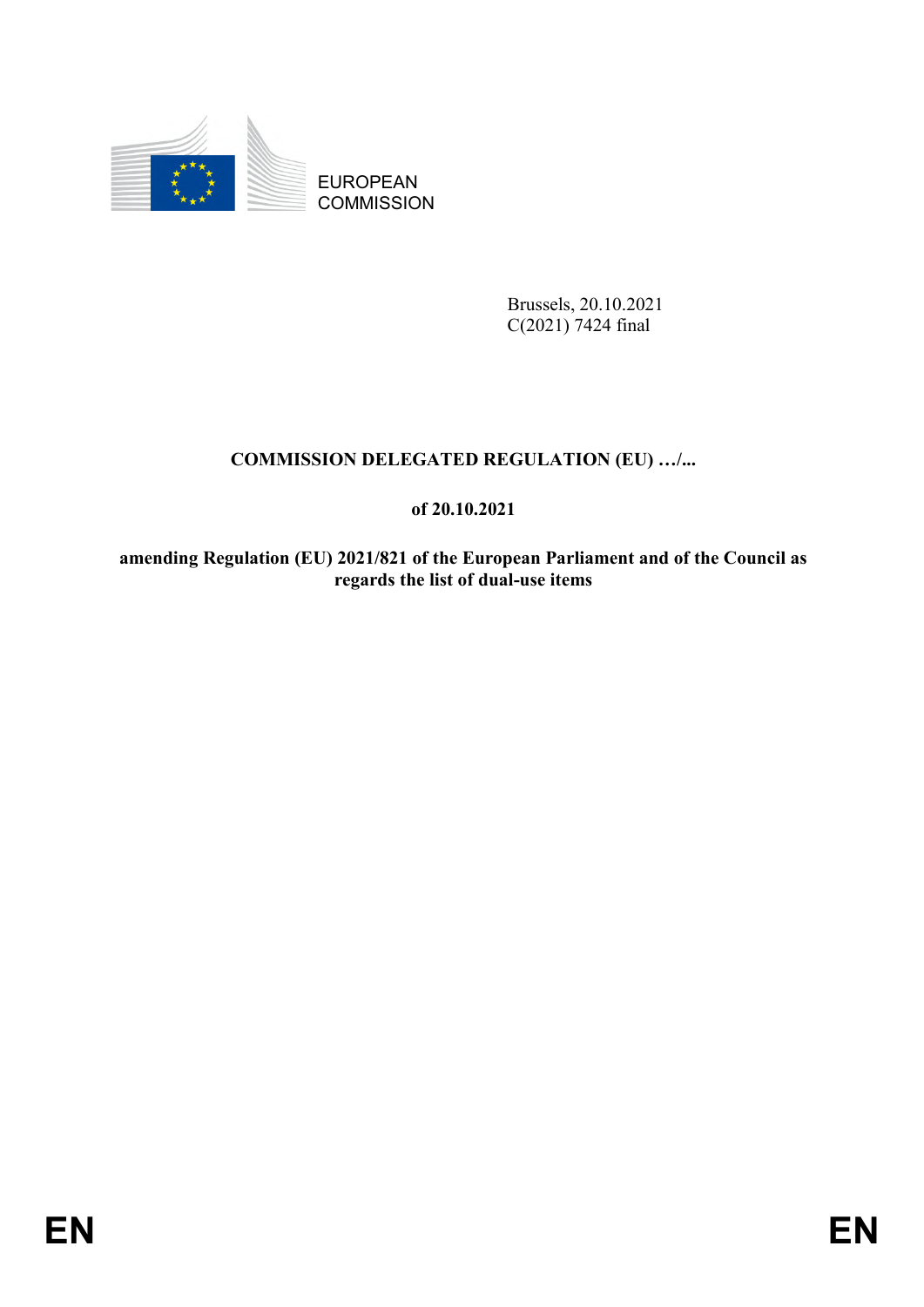## **EXPLANATORY MEMORANDUM**

## **1. CONTEXT OF THE DELEGATED ACT**

According to Regulation (EU) 2021/821 of the European Parliament and of the Council<sup>1</sup> dualuse items - items that can be used for both civilian and military purposes or can contribute to the proliferation of weapons of mass destruction - are to be subject to effective control when they are exported from or transit through the European Union, or are delivered to a third country as a result of brokering services.

Annex I to Regulation (EU) 2021/821 of the European Parliament and of the Council establishes a common list of dual-use items subject to controls in the Union: the 'list of dualuse items'. Decisions on the items subject to controls are taken within the framework of the international non-proliferation regimes and export control arrangements, namely the Australia Group, the Missile Technology Control Regime, the Nuclear Suppliers Group, the Wassenaar Arrangement and the Chemical Weapons Convention.

The list of dual-use items set out in Annex I to Regulation (EU) 2021/821 of the European Parliament and of the Council needs to stay current in order to ensure full compliance with international security obligations, guarantee transparency, maintain the Union's competitiveness and facilitate references for export control authorities and economic operators. This requires updating and consolidating Annex I to Regulation (EU) 2021/821 of the European Parliament and of the Council, which should be published at regular intervals.

Article 17(1) of Regulation (EU) 2021/821 of the European Parliament and of the Council of 20 May 2021 provides that ʻ*the Commission is empowered to adopt delegated acts … in order to amend the list of dual-use items set out in Annexes I and IV'…ʻin conformity with the relevant obligations and commitments, and any modifications thereof, that Member States and, where applicable, the Union have accepted as members of the international nonproliferation regimes and export control arrangements, or by ratification of relevant international treaties'*. Article 17(1) further sets out that ʻ*where the amendment of Annex I concerns dual-use items which are also listed in Annex II or IV, those Annexes shall be amended accordingly*'.

The current list of dual-use items was last updated by Commission Delegated Regulation (EU) 2020/1749<sup>2</sup>, taking account of the control list changes adopted by the international nonproliferation regimes and export control arrangements in 2019 and until end of February 2020. The changes to the control lists adopted by the international non-proliferation regimes and export control arrangements until the end of 2020 now require another amendment of Annex I to Regulation (EU) 2021/821 of the European Parliament and of the Council. The delegated act therefore presents a variety of amendments to the EU list of dual-use items concerning the control parameters, the technical definitions and descriptions and the removal or addition of dual-use items. The amendments to the list of dual-use items in Annex I also necessitate consequential amendments to Annex IV.

<sup>1</sup> <sup>1</sup> Regulation (EU) 2021/821 of the European Parliament and of the Council of 20 May 2021 setting up a Union regime for the control of exports, brokering, technical assistance, transit and transfer of dual-use items (OJ L 206, 11.6.2021, p. 1).

<sup>&</sup>lt;sup>2</sup> Commission Delegated Regulation (EU) 2020/1749 of 7 October 2020 amending Council Regulation (EC) No 428/2009 setting up a Community regime for the control of exports, transfer, brokering and transit of dual-use items (OJ L 421, 14.12.2020, p. 1).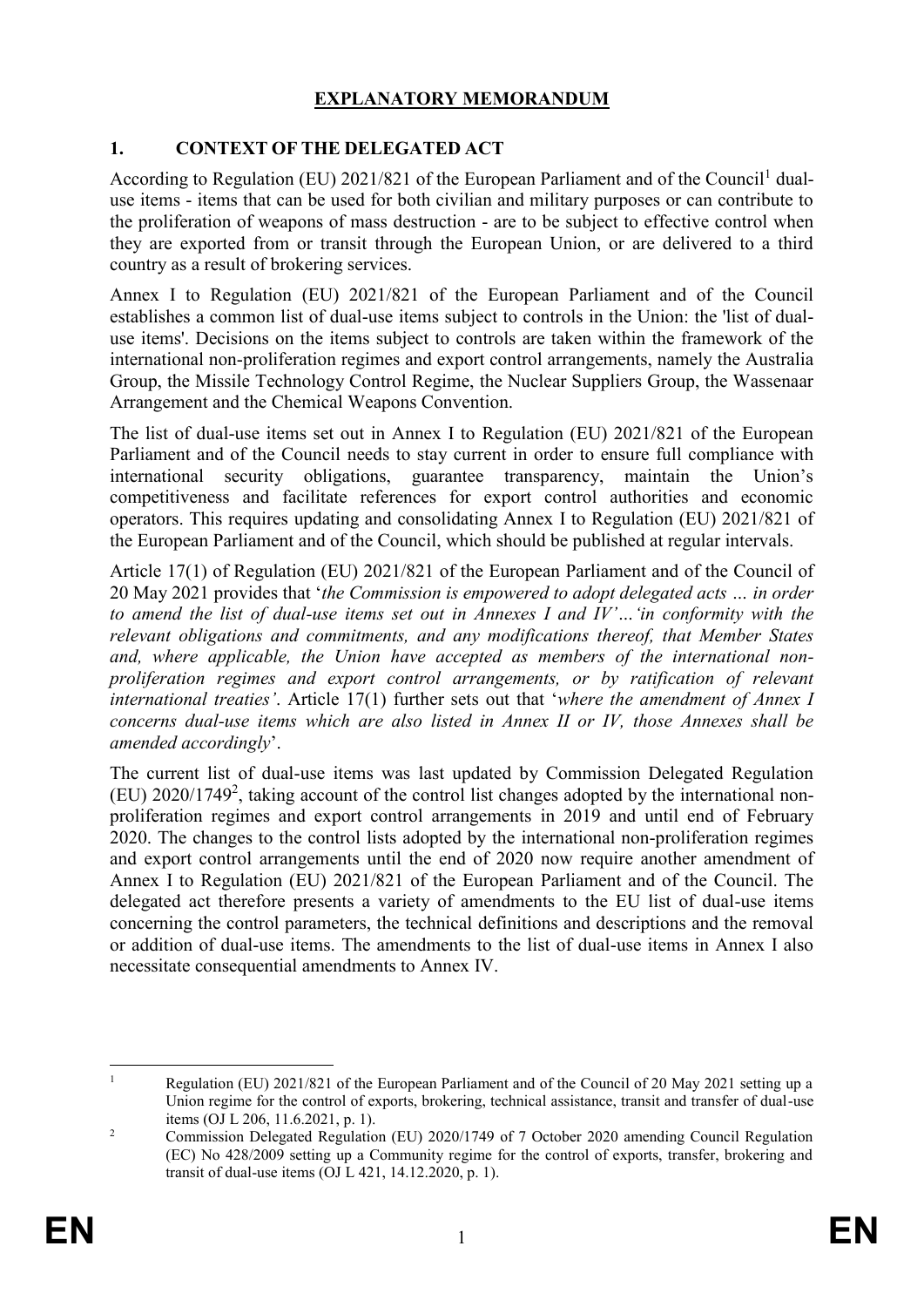### **2. CONSULTATIONS PRIOR TO THE ADOPTION OF THE ACT**

In line with paragraph 4 of the Common Understanding on delegated acts between the European Parliament, the Council and the European Commission<sup>3</sup>, appropriate and transparent consultations, including at expert level, have been carried out in the preparation of this delegated act. The relevant documents have been transmitted in a timely and appropriate manner to the European Parliament and to the Council. The Dual-Use Coordination Group was duly consulted at its meeting via videoconference on 8 June 2021.

# **3. LEGAL ELEMENTS OF THE DELEGATED ACT**

Article 17(1) and 17(2) of Regulation (EU) 2021/821 of the European Parliament and of the Council empowers the Commission to adopt delegated acts concerning the amendment to the list of dual-use items set out in Annex I, Annex II and Annex IV.

1

<sup>&</sup>lt;sup>3</sup> See Annex to the Interinstitutional Agreement of 13 April 2016 between the European Parliament, the Council of the European Union and the European Commission on Better Law-Making (OJ L 123, 12.5.2016, p. 1).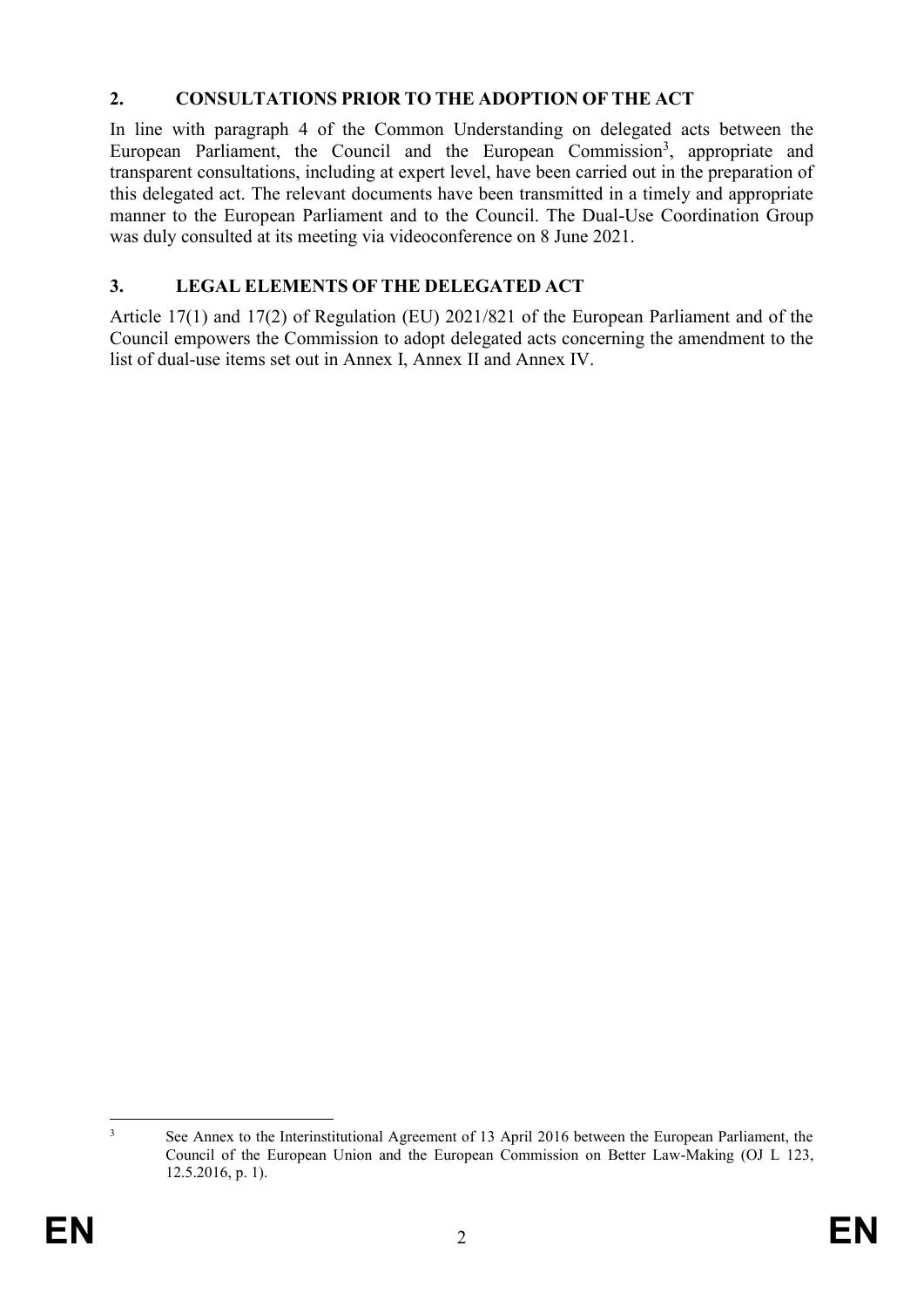### **COMMISSION DELEGATED REGULATION (EU) …/...**

#### **of 20.10.2021**

#### **amending Regulation (EU) 2021/821 of the European Parliament and of the Council as regards the list of dual-use items**

#### THE EUROPEAN COMMISSION,

Having regard to the Treaty on the Functioning of the European Union,

Having regard to Regulation (EU) 2021/821 of the European Parliament and of the Council of 20 May 2021 setting up a Union regime for the control of exports, brokering, technical assistance, transit and transfer of dual-use items<sup>1</sup>, and in particular Article 17(1) thereof,

Whereas:

- (1) Regulation (EU) 2021/821 requires dual-use items to be subject to effective control when they are exported from or in transit through the Union, or are delivered to a third country as a result of brokering services provided by a broker resident or established in the Union.
- (2) Annex I to Regulation (EU) 2021/821 establishes the common list of dual-use items that are subject to controls in the Union. Decisions on the items subject to controls are taken within the framework of internationally agreed dual-use controls including the Australia Group<sup>2</sup>, the Missile Technology Control Regime<sup>3</sup>, the Nuclear Suppliers Group<sup>4</sup>, the Wassenaar Arrangement<sup>5</sup> and the Chemical Weapons Convention<sup>6</sup>.
- (3) The list of dual-use items set out in Annex I to Regulation (EU) 2021/821 needs to be updated regularly in order to ensure full compliance with international security obligations, to guarantee transparency, and to maintain the competitiveness of economic operators. The control lists adopted by the international non-proliferation regimes and export control arrangements have been changed during 2020, and therefore Annex I to Regulation (EU) 2021/821 should be amended accordingly. In

<sup>&</sup>lt;u>.</u>  $\frac{1}{2}$  OJ L 206, 11.6.2021, p. 1.

The Australia Group (AG) is an informal forum of countries which, through the harmonisation of export controls, seeks to ensure that exports do not contribute to the development of chemical or biological weapons. Further information is available at: http://www.australiagroup.net/

<sup>&</sup>lt;sup>3</sup> The Missile Technology Control Regime (MTCR) is an informal political understanding among states that seek to limit the proliferation of missiles, complete rocket systems, unmanned air vehicles. and related technology. Further information is available at: http://mtcr.info/

<sup>&</sup>lt;sup>4</sup> The Nuclear Suppliers Group (NSG) is a group of nuclear supplier countries that seeks to contribute to the non-proliferation of nuclear weapons through the implementation of two sets of Guidelines for nuclear exports and nuclear-related exports. Further information is available at: http://www.nuclearsuppliersgroup.org/

<sup>&</sup>lt;sup>5</sup> The Wassenaar Arrangement (WA) has been established in order to contribute to regional and international security and stability, by promoting transparency and greater responsibility in transfers of conventional arms and dual-use goods and technologies, thus preventing destabilising accumulations. Further information is available at: https://www.wassenaar.org/

 $6\degree$  The Convention on the Prohibition of the Development, Production, Stockpiling and Use of Chemical Weapons and on their Destruction (the Chemical Weapons Convention or CWC) aims to eliminate an entire category of weapons of mass destruction by prohibiting the development, production, acquisition, stockpiling, retention, transfer or use of chemical weapons by States Parties. Further information is available at: https://www.opcw.org/chemical-weapons-convention